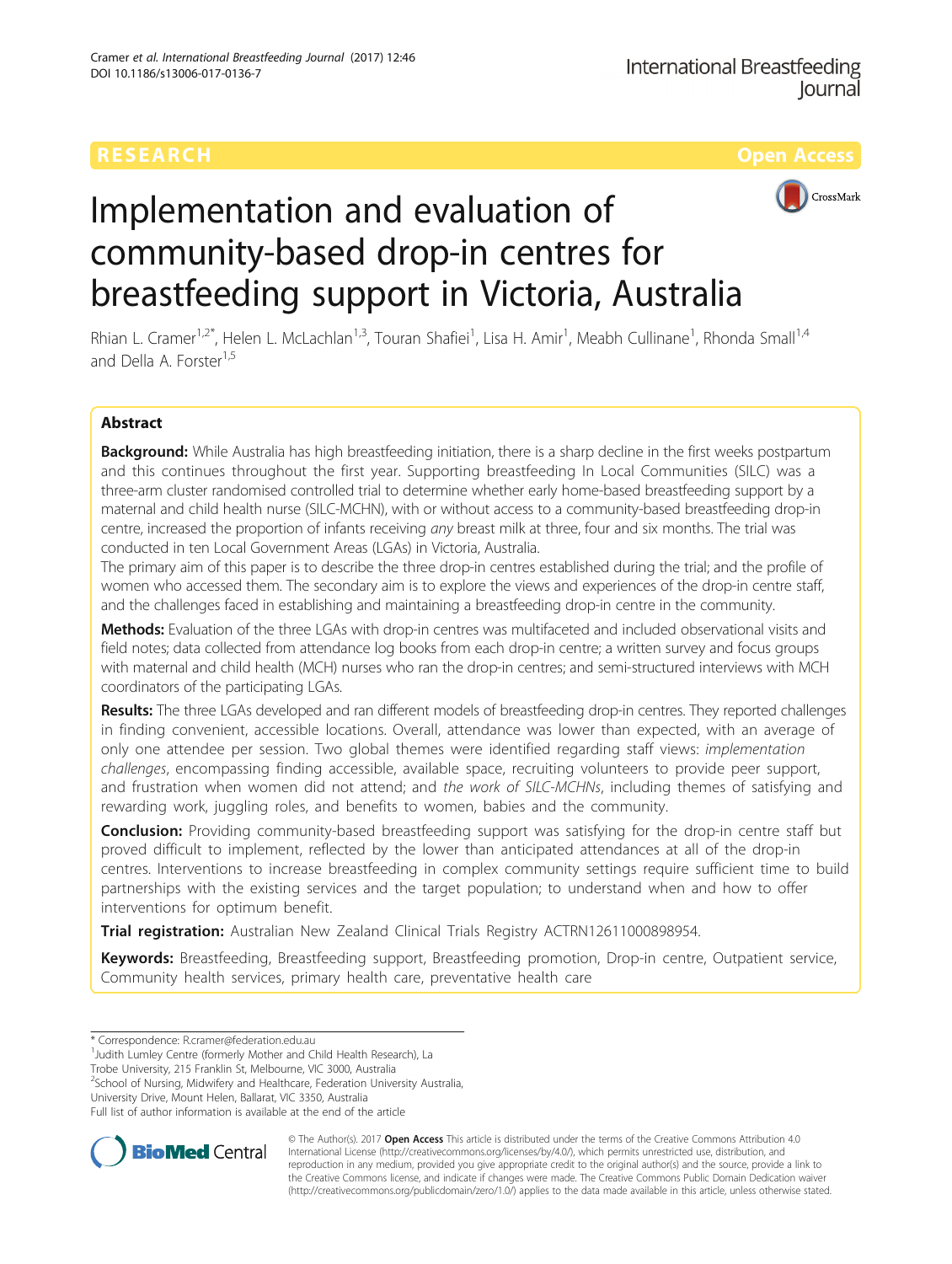#### Background

Australia has a high rate of breastfeeding initiation, with approximately 96% of women breastfeeding at least once whilst in hospital [[1\]](#page-12-0). However, there is a sharp decline in breastfeeding rates in the first weeks after birth and the decline continues throughout the first year [\[1](#page-12-0), [2](#page-12-0)]. There is also a widening gap between high and low socioeconomic populations, with infants in poorer social circumstances less likely to receive breast milk [[2\]](#page-12-0). In Victoria, Australia, breastfeeding rates vary widely between Local Government Areas (LGAs), ranging from 29% to 77% of infants receiving any breast milk at 6 months [[3, 4\]](#page-12-0).

We undertook a trial to introduce and evaluate an intervention aimed at increasing breastfeeding rates by providing community-based breastfeeding support in the early postpartum period [\[5](#page-12-0), [6\]](#page-12-0). Supporting breastfeeding In Local Communities (SILC), was a three-arm cluster randomised controlled trial (RCT), including ten local government areas (LGAs) in the state of Victoria, with LGAs as the unit of randomisation [\[5\]](#page-12-0). LGAs that had a lower than average rate of women providing *any* breast milk to their infants at discharge from hospital, with greater than 450 births per year, and that agreed to participate, were randomly allocated to one of three trial arms: 1) standard care (comparison arm); 2) home-based breastfeeding support (home visits, HV); or 3) homebased breastfeeding support plus access to a communitybased breastfeeding drop-in centre (HV plus drop-in centre). Maternal and Child Health Nurses (MCHNs) were recruited by each LGA (called SILC-MCHNs) to provide the home-based breastfeeding support (all SILC-MCHNs) as well as to staff the community-based breastfeeding drop-in centres (only SILC-MCHNs in the HV plus drop-in centre trial arm). Further details of the recruitment and randomisation process can be found in the SILC trial protocol [[5](#page-12-0)].

The intervention was pragmatically designed so that if such an intervention did increase breastfeeding rates then it would be able to be readily incorporated into practice in Victoria. It was important during this trial not only to investigate if the interventions resulted in a clinically important difference in breastfeeding rates at four and six months, but also to test the feasibility of implementing the interventions. The home-based breastfeeding support was designed for women at risk of ceasing breastfeeding before six months and the trial protocol guided LGAs in how to assess women for this visit [\[5](#page-12-0)].

Overall the trial found no difference in breastfeeding outcomes between standard MCH care and either of the intervention trial arms [[6\]](#page-12-0). Given the findings, process evaluation measures to ascertain whether the interventions were implemented as planned are crucial in

explaining and understanding the trial outcome. Data collection for the process evaluation included measuring adherence to the SILC protocols, measurements of intervention exposure, and exploring the views and experiences of the SILC-MCHNs and the MCH coordinators at each of the six intervention LGAs. A description of the content of the SILC-MCHN home visits has been published separately [[7\]](#page-12-0).

The Victorian Government Department of Education and Early Childhood Development (DEECD) commissioned the SILC trial with the intent to design, implement and evaluate innovative breastfeeding interventions to improve breastfeeding rates in the state of Victoria. Drop-in centres offering breastfeeding support within community settings was one innovation strongly supported by MCHNs [[8](#page-12-0)], as it was felt they provided the opportunity to provide not only breastfeeding support, but also social support and education, which is widely discussed in the breastfeeding literature as a key factor in breastfeeding success [[9, 10\]](#page-12-0).

There have been few evaluations of breastfeeding drop-in centres published; even less focussed on drop-in centres with multifaceted professional, communitybased breastfeeding support. The systematic reviews that reported on community support for breastfeeding were about the provision of peer support [\[11](#page-12-0)–[13\]](#page-12-0). Of those papers that did describe and/or evaluate professional breastfeeding support services, the majority were located within or adjacent to hospitals [\[14](#page-12-0)–[16\]](#page-12-0). A small number of publications were identified that described informal drop-in centres for breastfeeding mothers to be able to access within their own community [[17](#page-12-0)–[20](#page-12-0)]. Table [1](#page-2-0) shows all identified studies of breastfeeding drop-in centres and gives an overview of each study. Breastfeeding drop-in centres were effective in improving women's satisfaction with their breastfeeding experience [\[15, 18](#page-12-0), [20](#page-12-0)], and authors reported increased breastfeeding duration [[18, 21](#page-12-0)] to four [\[15\]](#page-12-0) and/or six months [[15](#page-12-0), [17](#page-12-0)]. One evaluation of existing drop-in services compared the breastfeeding rates of drop-in centre attendees to the population data for the local area [[15\]](#page-12-0). Two studies found that women motivated enough to seek breastfeeding support, such as those women seeking support at a drop-in centre, were more likely to be determined to breastfeed and overcome any barriers they encountered [[22, 23](#page-12-0)]. There is strong evidence that motivation to breastfeed is one of the most important predictors of breastfeeding success [[22, 23\]](#page-12-0), so comparison to the population data may be misleading and therefore results from these studies need to be interpreted with caution.

Community based drop-in services have been successfully established in many other areas of health and human services. These include services targeting sexual health [[24](#page-12-0)–[27](#page-12-0)]; homelessness [\[28, 29\]](#page-12-0); youth services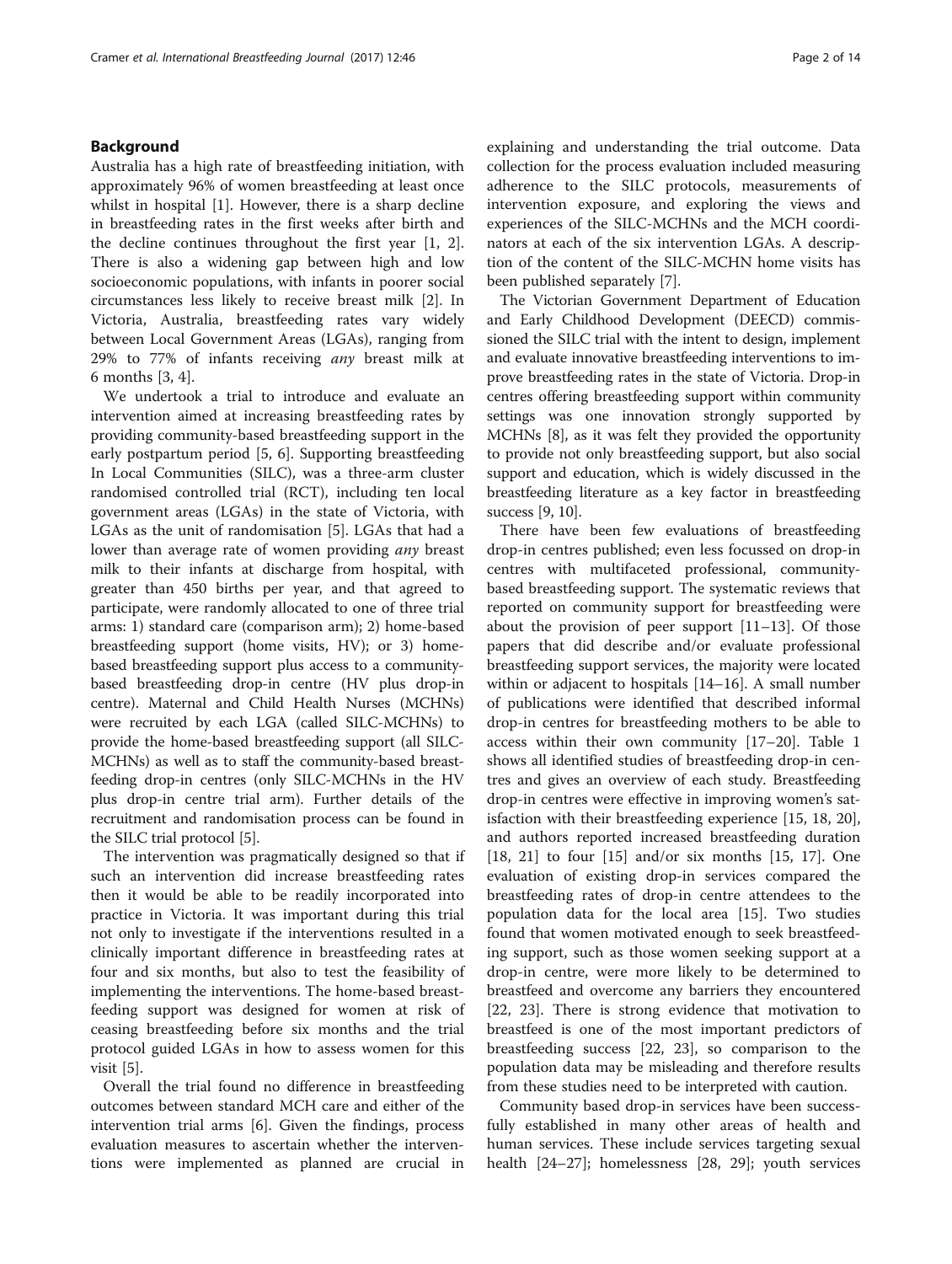| ļ<br>J                             |
|------------------------------------|
|                                    |
|                                    |
|                                    |
|                                    |
|                                    |
|                                    |
|                                    |
| į<br>l                             |
|                                    |
| j<br>I<br>Ì<br>ī<br>i              |
|                                    |
| Ì                                  |
| ž                                  |
| ć                                  |
|                                    |
| ۱<br>ا                             |
| j                                  |
|                                    |
| ļ<br>$\overline{a}$                |
| 5<br>$\ddot{\phantom{0}}$          |
|                                    |
| $\frac{1}{2}$<br>ì<br>İ            |
| í                                  |
|                                    |
| j<br>J                             |
| +ממה מו המא                        |
|                                    |
|                                    |
| b                                  |
|                                    |
| l                                  |
| ١<br>Ç<br>ï                        |
|                                    |
| 5<br>i                             |
| י<br>י<br>.<br>)<br>ı              |
|                                    |
| ۱<br>ا                             |
| ;<br>;<br>ı                        |
| ;<br>);<br>);<br>$\overline{a}$    |
|                                    |
| 5<br>)                             |
|                                    |
| J<br>$\overline{\phantom{a}}$<br>ś |
| ໌<br>ເ                             |
| $\frac{1}{2}$                      |
| i<br>J                             |
| $\frac{1}{2}$                      |
| $\frac{1}{2}$<br>Ï                 |
|                                    |
|                                    |
|                                    |
|                                    |
| $\frac{1}{2}$<br>$\mathcal{L}$     |
|                                    |
| Ç<br>Ċ                             |
| 5                                  |
| l                                  |
|                                    |
| j                                  |
| .<br>.<br>.<br>ţ                   |
| j                                  |
|                                    |
| able                               |
| 7                                  |
| I                                  |
|                                    |

<span id="page-2-0"></span>

| First author [reference]<br>Journal, year                     | Location Drop-in<br>services offered                                                         | Methodology; Data collection                                                                  | Response fraction                                                                         | Comments                                                                                                                                                                                                                                                                                                                                                                                                                                                       |
|---------------------------------------------------------------|----------------------------------------------------------------------------------------------|-----------------------------------------------------------------------------------------------|-------------------------------------------------------------------------------------------|----------------------------------------------------------------------------------------------------------------------------------------------------------------------------------------------------------------------------------------------------------------------------------------------------------------------------------------------------------------------------------------------------------------------------------------------------------------|
| Adams et al. [15]<br><b>JOGNN, 2001</b>                       | Dufferin County, Ontario,<br>(2.5 h, 3 times per week)<br>Hospital-based clinic<br>Canada    | Retrospective service<br>evaluation                                                           | *Numbers of respondents<br>reported are inconsistent<br>throughout paper<br>64/242* (68%) | seeking breastfeeding support, both as inpatients<br>data available on breastfeeding women from the<br>· Drop-in centre located within a hospital, next to<br>and satisfaction with the drop-in centre services<br>· Participants were surveyed on their experiences<br>· Data collected was compared to the previous<br>Access to the drop-in centre was for women<br>and after discharge<br>the obstetric unit<br>local area                                 |
| Maternal and Child<br>Berridge et al. [14]<br>Nutrition, 2005 | week) + telephone help line<br>Hospital-based clinic<br>North-west England<br>(1 morning per | Exploratory, descriptive study;<br>Written questionnaire,<br>Field notes                      | 80/108 (74%)                                                                              | source. However, informal conversations between<br>· Drop-in centre run as a clinic within a hospital, in<br>drop-in centre allowed in-depth field notes to be<br>sample, with older, more educated participants<br>the researcher and the women attending the<br>· Targeted clients with a lower socioeconomic<br>status (SES) but results showed a higher SES<br>. Written questionnaire was the primary data<br>the antenatal parentcraft room<br>collected |
| Practising Midwife, 2002<br>Caddy [16] The                    | Hospital-based drop-in clinic<br>(2 h, 3 times per week)<br>Reading, England                 | Description of services                                                                       | Not reported                                                                              | This was a descriptive paper, not an evaluation so<br>there are no data on the efficacy of the services<br>. Thorough description of the considerations of<br>running a drop-in service; particularly timing,<br>venue, staffing, advertising and funding                                                                                                                                                                                                      |
| Fox et al. [19] BMC<br>Childbirth, 2015<br>Pregnancy and      | Community-based drop-in<br>sessions<br>š                                                     | 47 interviews (41 in person, 6<br>Qualitative, descriptive study;<br>phone)<br>5 focus groups | 51/63 (81%)                                                                               | sessions, resulting in interruptions and premature<br>· Multiple sites included in this review: A range of<br>Interviews were completed during the drop-in<br>· Did not invite women experiencing acute BF<br>• Drop-in centres run in the community by<br>metropolitan, regional and remote sites<br>professionals and peer supporters<br>problems to participate<br>ending of the interview                                                                  |
| Pastore & Nelson [17]<br>Journal of Human<br>Lactation, 1997  | Based in community centre<br>Richmond, Canada<br>(3 h per week)                              | Semi-structured telephone<br>Descriptive study;<br>interviews                                 | 57/62 (92%)                                                                               | views and experiences of breastfeeding support<br>service but, as this was designed as a descriptive<br>study, there was no ability for evaluation of the<br>· Positive feedback from the women using the<br>. Women were interviewed via phone on their<br>lactation consultants and child health nurses<br>Community-based drop-in centre staffed by<br>effect of the service on breastfeeding rates<br>from the drop-in centre                              |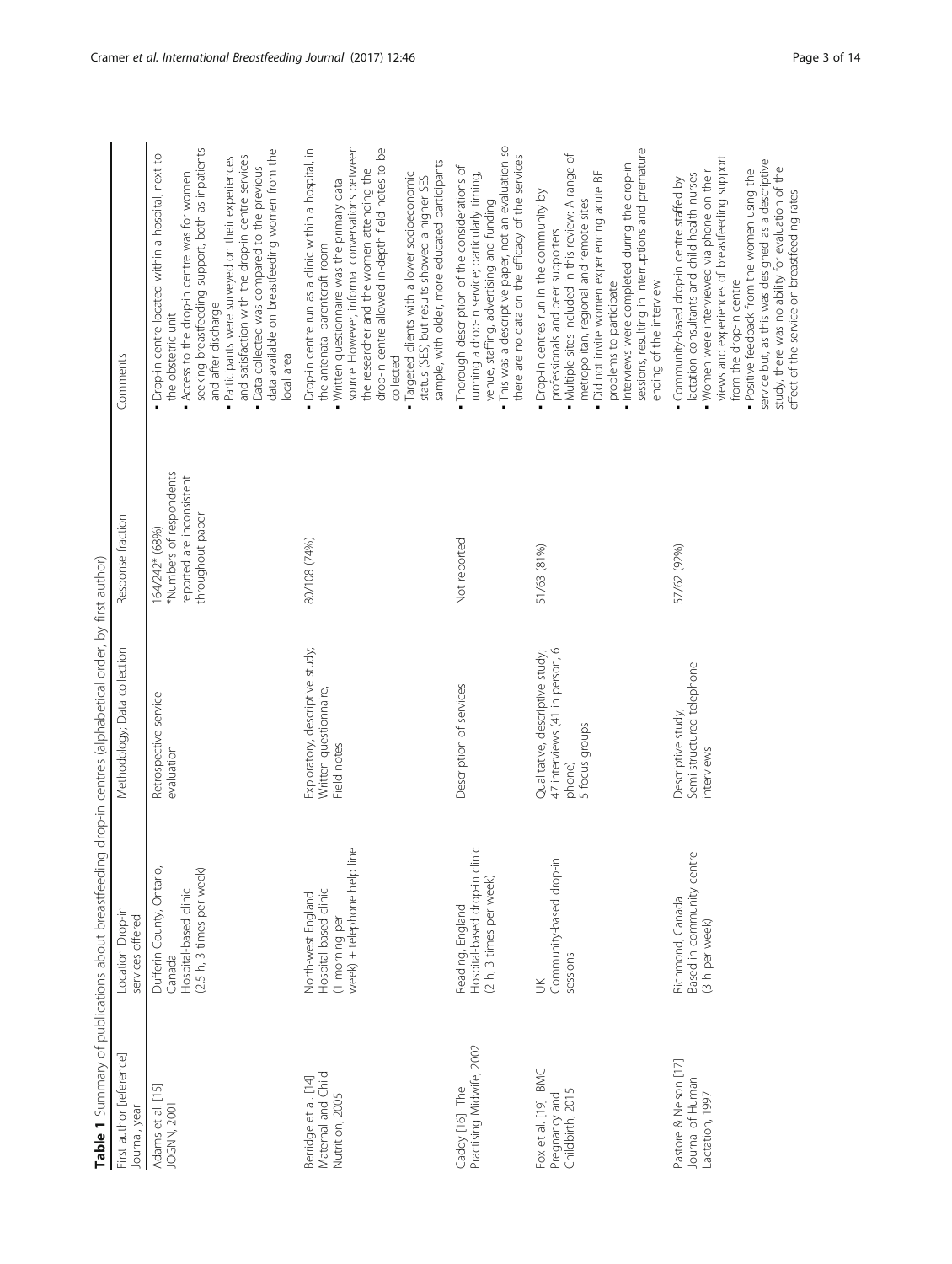Table 1 Summary of publications about breastfeeding drop-in centres (alphabetical order, by first author) (Continued) Table 1 Summary of publications about breastfeeding drop-in centres (alphabetical order, by first author) (Continued)

| First author [reference]<br>Journal, year               | Location Drop-in<br>services offered                                                                              | Methodology; Data collection                                                                                                                                                        | Response fraction                                                                                                                          | Comments                                                                                                                                                                                                                                                                                                                                                                                                                                                    |
|---------------------------------------------------------|-------------------------------------------------------------------------------------------------------------------|-------------------------------------------------------------------------------------------------------------------------------------------------------------------------------------|--------------------------------------------------------------------------------------------------------------------------------------------|-------------------------------------------------------------------------------------------------------------------------------------------------------------------------------------------------------------------------------------------------------------------------------------------------------------------------------------------------------------------------------------------------------------------------------------------------------------|
| Price [20] Community<br>Practitioner, 2014              | Based in community health<br>duration of sessions not<br>centre (frequency and<br>Berkshire, England<br>reported) | Written questionnaire<br>Service evaluation                                                                                                                                         | 15 (not recorded)                                                                                                                          | centre breastfeeding support was only one aspect<br>days over the 6 month evaluation, therefore has a<br>· Breastfeeding outcomes of this trial were given as<br>Multifaceted BF support service review (drop-in<br>centre at the time of their attendance on two<br>an overall rate for the local area and were not<br>Sought feedback from the women using the<br>specific to the impact of the drop-in centre<br>small sample size<br>of the evaluation) |
| of Human Lactation, 2002<br>Stefiuk et al. [18] Journal | consultation on weekends)<br>weekdays, with telephone<br>Community-based clinic<br>Saskatoon,<br>Canada           | administrative paperwork<br>Self-administered written<br>Review activity logs/<br>Observation of visits<br>Descriptive process<br>Phone interviews,<br>questionnaire<br>evaluation; | Phone interview only: 25/30<br>follow up phone interview:<br>Written questionnaire and<br>Observed visits: 4 (22%)<br>43/50 (86%)<br>(83%) | . Not designed to evaluate the effect of the drop-in<br>• No data presented on numbers of attendances at<br>drop-in centre or how many were contacted via<br>centre on breastfeeding but reported women's<br>nelped them to increase their breastfeeding<br>berceptions that the drop-in centre support<br>telephone or how they were selected<br>· Multifaceted design<br>duration                                                                         |

LC lactation consultant, SES socioeconomic status LC lactation consultant, SES socioeconomic status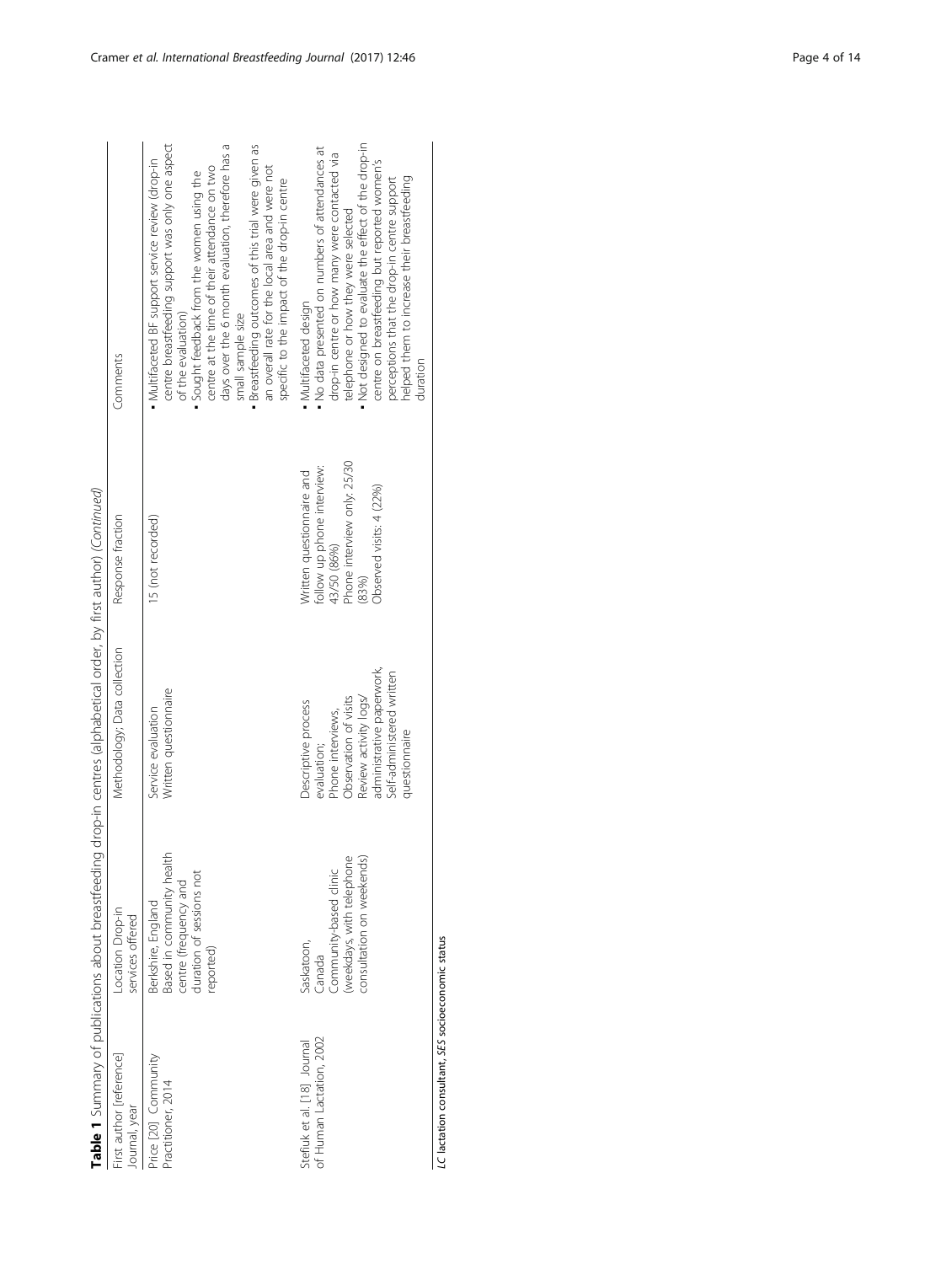[[26, 28](#page-12-0), [30](#page-12-0)–[33](#page-12-0)]; eating disorders [[34\]](#page-12-0); smoking cessation [[35, 36\]](#page-12-0); needle exchange programs and safe injecting rooms [\[37](#page-12-0)]. While the services differ greatly in their target group and purpose, the integral components of service provision within community settings are social support [[14, 15](#page-12-0), [24](#page-12-0), [29\]](#page-12-0), community building [[30\]](#page-12-0), isolation reduction [[14, 29, 30\]](#page-12-0) and referral to other available services within the community [[17, 24, 25, 29, 30](#page-12-0)].

In Victoria, Australia, there are approximately 74,000 births per year [[38\]](#page-12-0). Universal care for mothers and infants is provided by MCHNs, who are skilled clinicians with qualifications in nursing, midwifery, and maternal and child health. Irrespective of a woman's locality or maternity care provider, once discharged from hospital, every mother is entitled to MCH care, free of charge. A home visit is scheduled within the first two weeks of birth whenever possible, then pre-specified consultations at the local MCH centres are scheduled based on childhood milestones. These visits are known as 'Key Ages and Stages' consultations. This support involves ten visits from birth until the child reaches three and a half years of age and the aim is that the health of both mother and child are addressed [\[39\]](#page-12-0).

The primary aim of this paper is to describe the SILC drop-in centres, how they were established and maintained, and the profile of women who accessed the drop-in services. The secondary aim is to explore the views and experiences of the SILC-MCHNs and MCH coordinators; the perceived benefits of the service; and the challenges faced in establishing and maintaining a breastfeeding drop-in centre in the community.

#### Methods

The study used qualitative and quantitative data from surveys, focus groups, interviews, drop-in centre log books and visitors' comment books, and SILC-MCHN diaries. Each data source is described below. The SILC intervention period was between September 2012 and March 2013, and data for this project were collected between September 2012 and January 2014.

Each LGA was allocated a proportion of the available SILC-MCHN equivalent full time (EFT) funding determined by the number of births (with funding provided by the State government). The three LGAs randomised to having a drop-in centre could allocate these funds to staff the centres to best suit their local community. Each LGA decided on which days and for how many hours each drop-in centre would run, within their allocated funding. Each LGA was given the scope to develop the drop-in services with their own community's needs in mind, and the location was determined by the LGA. Consequently, each of the LGAs proposed, developed and ultimately ran different styles of drop-in centre. Our intention was for the services to be similar to Baby Cafés in the United Kingdom [[19, 40\]](#page-12-0), in that they should be accessible to women; close to public transport; welcoming spaces suitable for new mothers and babies; provide privacy for feeding; and provide access to change tables, toilets and drink facilities. Our aim was that both professional and peer support would be available so that women would be able to discuss breastfeeding issues or concerns with the SILC-MCHN in the centre and at the same time meet other mothers, so that women could learn from each other. LGAs advertised and promoted the drop-in centres within their LGA. A two month runin period prior to the official trial period facilitated the set-up of the drop-in centres and commencement of service provision in an effort to identify and resolve any challenges encountered. It also gave time to raise community awareness of the drop-in centres.

#### Drop-in centre attendance and functioning

Observational visits were conducted at drop-in centres in each of the three LGAs by RLC in March 2013. Informal discussions took place with the SILC-MCHN present regarding opening hours of the drop-in centres, choice of location, and amenities available and detailed field notes were kept. Also discussed was the promotion of the drop-in centres and any advertising conducted to inform women of the drop-in centres available. Photographs of the location and facilities were taken. In the event there were any staff or participants to be included, written consent was obtained prior to the photograph being taken.

During the time the SILC interventions were in place, SILC-MCHNs were asked to maintain tools that helped the research team understand intervention compliance, including log books to record women's visits to the drop-in centres, visitors' comment books and SILC-MCHN diaries. Items included in the log book were the date of the visit, infant age, maternal parity, reason for attending the service, and whether this was the first visit to the centre. Diaries were provided for SILC-MCHNs to record their reflections and experiences of running the drop-in centres. They were encouraged to complete one entry per drop-in session to provide a record of their views and experiences of the drop-in centres as they were implemented and became established and then, if applicable, when the service was closed. Visitors' comment books were provided at each of the drop-in centres and SILC-MCHNs were encouraged to have the women attending the service complete entries on their thoughts and experiences of the drop-in centre.

#### Exploring SILC-MCHNs views: Focus group and survey

SILC-MCHNs' views and experiences of the drop-in centres were sought via a focus group and a short survey. We used the two approaches because we felt some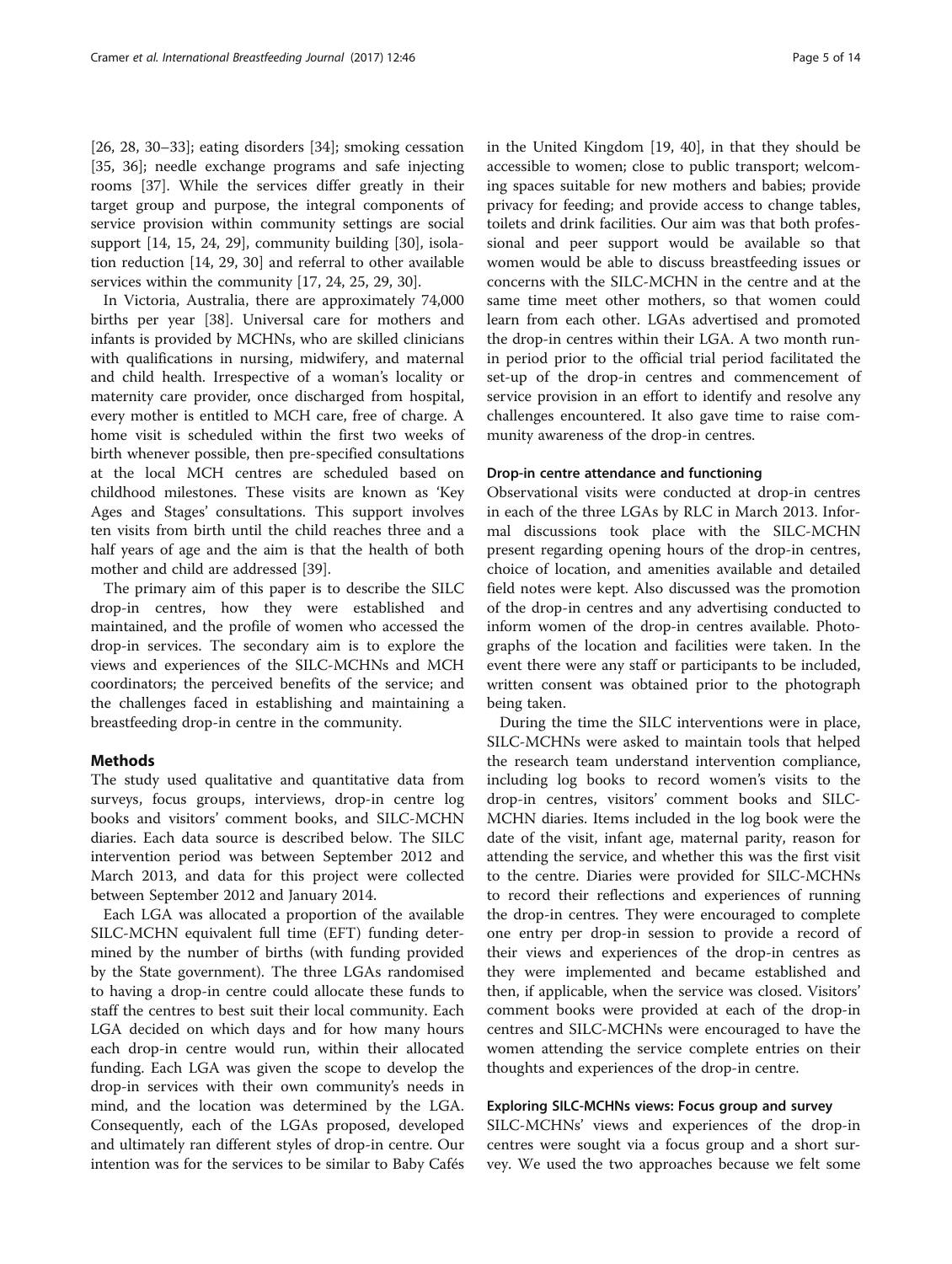SILC-MCHNs may not be comfortable reporting challenges they may have faced in the focus group context given they knew the other participants, and that the workplaces and LGAs may be identifiable.

The focus group was held in the final month of the intervention (March 2013), at a scheduled SILC-MCHN workshop. SILC-MCHNs could choose to stay on after the workshop and participate in the focus group. The focus group schedule was developed specifically for the study. Topic areas included SILC-MCHNs' experiences of participating in the SILC trial; the role of the SILC-MCHN; positive aspects of the intervention; and any challenges faced.

Similar topic areas informed the questions in the written survey, which was distributed after the focus group discussion. The survey included demographic characteristics; Likert-type scales exploring SILC-MCHNs' ability to work autonomously; satisfaction with support received during the trial; confidence in the SILC-MCHN role; perceived sustainability of the drop-in centres; and open-ended questions. The final survey included 26 questions and took 10 to 15 min to complete.

Piloting of the SILC-MCHN survey was undertaken by colleagues from the Judith Lumley Centre with experience in maternal and child health, resulting in minor changes to formatting. The focus group schedule was also piloted by colleagues with experience in maternal and child health. As a result, a question was added to explore whether the role of SILC-MCHN changed over the trial period.

Written consent was obtained from the SILC-MCHNs prior to the focus group, which was audio-recorded and transcribed verbatim. Return of the survey was taken as consent for that component.

## Exploring the views of MCH coordinators: Semi-structured interviews

The views and experiences of MCH coordinators who were involved in establishing the drop-in centres were explored via semi-structured face-to-face interviews. The interviews were conducted at a location and time convenient to the MCH coordinators between March and May 2013. The interviews explored the implementation of the SILC interventions within the universal MCH service, the perceived benefits of the interventions, the challenges faced during the trial period, and any other issues the MCH coordinator wished to discuss. Following written consent, the MCH coordinator interviews were audio-recorded.

#### Data management and analysis

All sources of data were de-identified. Unique identifying numbers were allocated to LGAs and pseudonyms

assigned to individuals. The three LGAs are referred to as A, B and C in this paper.

Audio files from the SILC-MCHNs' focus group and the MCH coordinator interviews were transcribed verbatim. Open-ended responses from the SILC-MCHNs' survey were entered into an Access database verbatim. Inductive thematic analysis was undertaken: first, data immersion was undertaken, where the transcripts were read and re-read to gain an understanding of the data, then data were coded. 'Basic themes' with similar responses were grouped together into 'organisational' themes [[41, 42](#page-12-0)]. From these groups, key 'global' themes were identified [[41, 42\]](#page-12-0). Analysis was undertaken independently by RLC and HLM then compared to ensure validity of emergent themes, with any differences in interpretation of data discussed and resolved.

Quantitative data from the SILC-MCHN survey were entered onto an Access database and analysed using Stata version 11 [[43](#page-13-0)]. The SILC-MCHNs' diaries and visitors' comment books were poorly completed. From 326 drop-in sessions, there were 54 SILC-MCHN diary entries completed, of which 47 were completed by one SILC-MCHN. There were 22 entries in the visitors' comments books in total. As a result, these data were not analysed further, and are not included in this paper.

#### Results

#### Description of drop-in centres

LGA A is located in regional Victoria, with 1300 births registered in the LGA per year [[44\]](#page-13-0). At the time the SILC study commenced, the LGA had been awarded government funding to establish a service aimed at parenting support more broadly, not solely focussed on breastfeeding, and a local decision was made to combine this funding with the allocated SILC trial funds and establish a parenting drop-in centre (Fig. [1](#page-6-0)). The drop-in centre was set up in a local shopping mall and was open weekdays between 10 am and 2 pm. It was primarily run by volunteers, who received training in peer counselling. The SILC trial funding allowed a SILC-MCHN to be present between 11 am and 1 pm daily to address any issues that required specialist lactation consultant input. The drop-in centre was promoted within the local hospitals, with flyers distributed by midwives in the maternity units, neonatal special care units and domiciliary services. These flyers were also available in the maternal and child health centres and a Facebook page was created to promote the service. LGA A was the only LGA able to recruit and maintain volunteer staff.

LGA B is located in rural Victoria and has approximately 560 births per year registered in the LGA [\[44](#page-13-0)]. One SILC-MCHN was employed to run the drop-in sessions for two to three hours, three times per week. Three different locations were used for this drop-in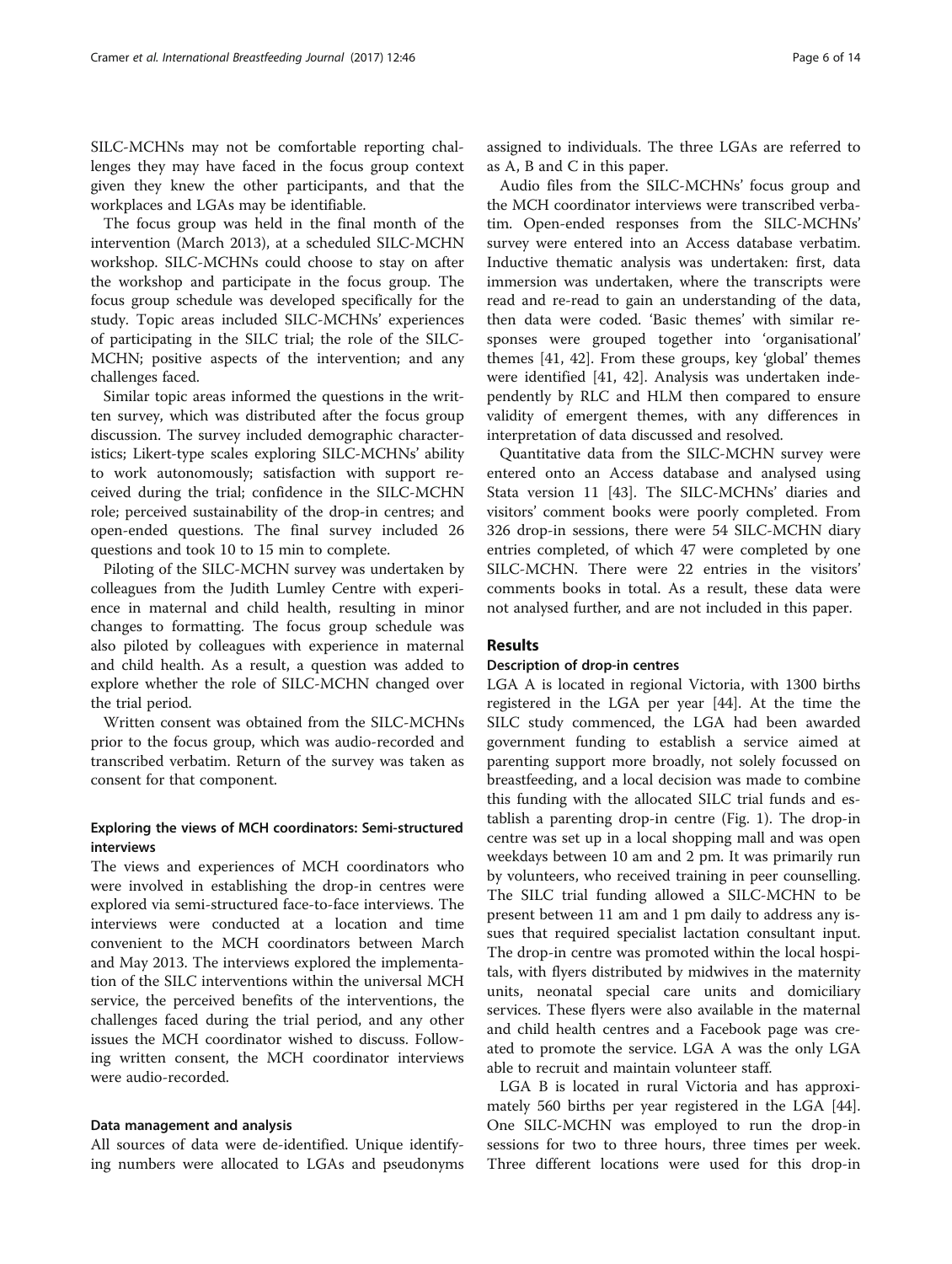<span id="page-6-0"></span>

service, in different country towns within the LGA – two in local cafes, one in a local MCH centre. The two cafes set up an area for breastfeeding mothers to gather and discuss their breastfeeding experiences and any concerns or issues they were having. Posters were displayed during these sessions to make the drop-in sessions visible to the public, and breastfeeding information was available. One of the cafes had the ability to close off a private area for breastfeeding as needed (Fig. 2). The other cafe location did not have this option. The area allocated for this drop-in centre was in the front window of the cafe, which faced out onto the street (Fig. 3). Promotion of the drop-in centres was via flyers in MCH centres, general practice clinics, hospitals, kindergartens and child care centres. There was an article in the local newspaper and the drop-in service was advertised on local radio. Information was also provided on the LGA website. LGA B attempted to recruit volunteers through existing community breastfeeding support agencies, such



as the Australian Breastfeeding Association, but this was unsuccessful.

LGA C was the largest LGA in this trial arm, located in metropolitan Melbourne, with approximately 2700 births per year registered in the LGA [[44\]](#page-13-0). The drop-in centres were located in MCH centres (Fig. 4) in three different suburbs within the LGA, to increase the access across the large geographical area the LGA covered. Sessions lasting three and a half to five hours per week were held three times per week, one at each location. To promote the drop-in sessions, flyers were distributed by the LGA MCHNs during the first Key Ages and Stages home visit. An article was also printed in the local newspaper. Social media (predominantly Facebook) was used by local mothers to promote the drop-in centres. LGA C also attempted to recruit volunteers through existing community breastfeeding support agencies but they too were unsuccessful.



Fig. 2 Local Government Area B: Drop-in centre in local café in town 2



Fig. 4 Local Government Area C: Drop-in centre in Maternal and Child Health centre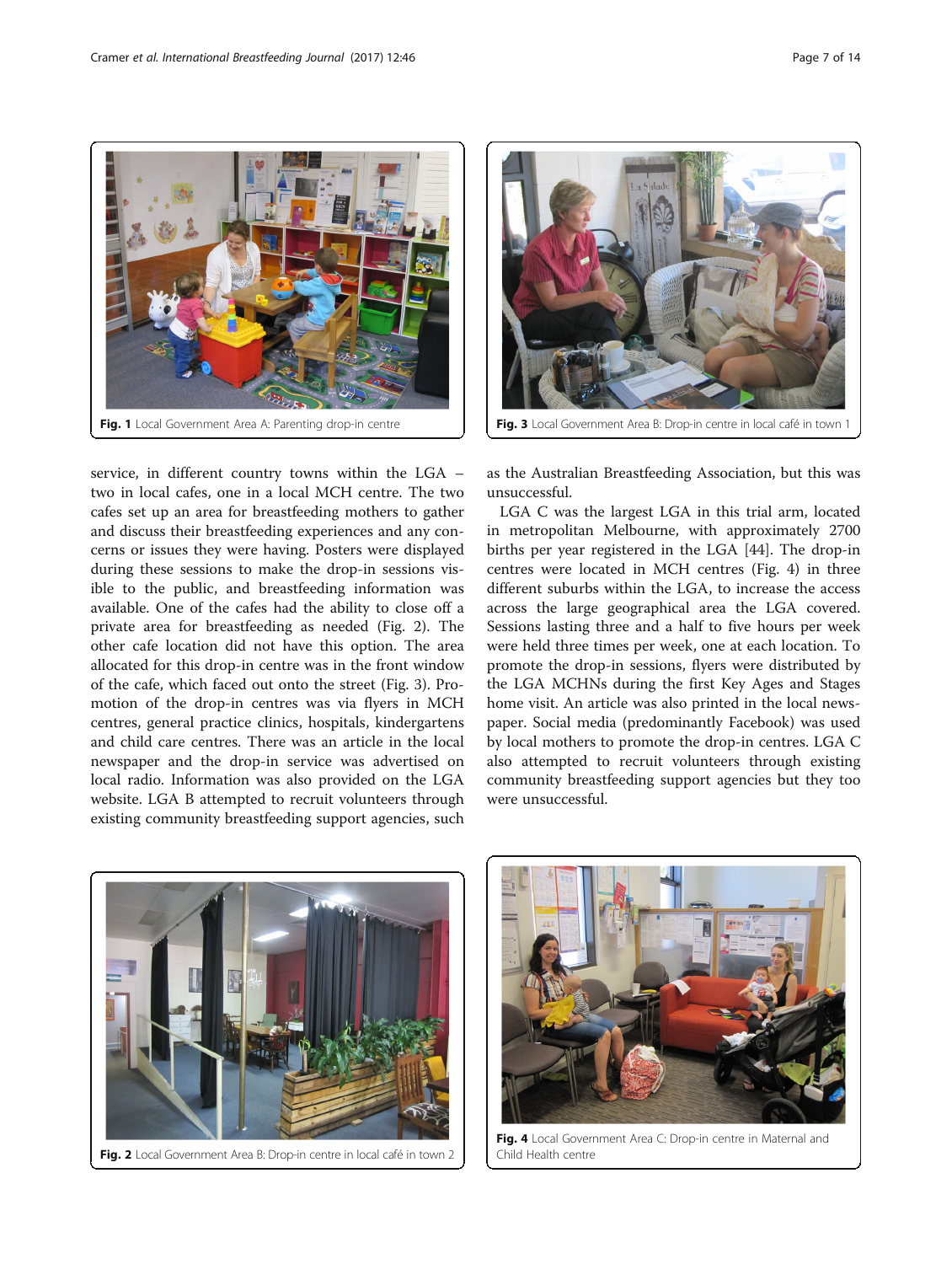#### Drop-in centre attendance

Table 2 describes drop-in centre activity in each LGA including the number of drop-in sessions, and the number of attendances for breastfeeding support and/or information in each LGA during the trial period. Because women could attend the drop-in centres as often as they wished, the number of attendances includes women who visited on multiple occasions. Overall, the drop-in centres were not well attended; across the LGAs, there was an average of one attendance per session for breastfeeding support/information.

The median age of infants when women attended the drop-in centres for support with a breastfeeding issue was 11 weeks in LGA A, four weeks in LGA B, and five weeks in LGA C. Over half of the mothers attending were first time mothers across all LGAs.

Reasons women attended the drop-in centres are outlined in Table [3.](#page-8-0) Seeking breastfeeding support and/or having breastfeeding issues were reported as reasons for drop-in centre visits in the majority of attendances in LGA B and LGA C. However, only 15% of attendees in LGA A (the parenting centre) reported these as the reason for attendance. Other reasons included to meet or help other mothers, to feed their baby, or for parenting information.

## SILC-MCHNs' and MCH coordinators' views and experiences of the drop-in centres

Seven SILC-MCHNs were employed to run the drop-in centres and all completed the written survey; six following the SILC-MCHN workshop held during the last weeks of the trial period and one via email, as she was unable to attend the workshop. The majority were in the age group between 45 years and 64 years ( $n = 6$ ). Six of the seven SILC-MCHNs were registered midwives and MCH nurses (one SILC-MCHN no longer held her midwifery registration but was a registered MCH nurse); four were currently certified International Board Certified Lactation Consultants (IBCLCs); and one SILC-MCHN was a previously certified IBCLC. On average the SILC-MCHNs had 17 years' experience in midwifery (ranging from 3 years to 35 years); 12 years' experience in MCH (ranging from 3 to 30 years); and, for those with relevant IBCLC qualifications, 14 years' experience as IBCLCs (ranging from 1 to 27 years).

Six SILC-MCHNs also participated in the focus group. Four MCH coordinators and managers from the three home visit plus drop-in centre LGAs were identified and invited to participate in the interviews; all consented and were interviewed between March and May 2013. Data from all sources have been combined.

Overall, the SILC-MCHNs and MCH coordinators described many factors that they believed had influenced the success (or not) of the drop-in centres. The practicality of setting up the drop-in centres in accessible locations and encouraging women to attend was complex. Thematic analysis identified two global themes: implementation challenges and the work of SILC-MCHNs. Within each global theme, three organising themes were identified. Those relating to implementation of drop-in centres were: accessible, available space; recruiting volunteers to provide peer support; and frustration when women did not attend. Those relating to the work of SILC-MCHN were: satisfying and rewarding work; juggling roles; and benefits to women and babies.

Implementing the drop-in centres proved challenging for the participating LGAs. In particular, identifying an accessible and available space, recruiting volunteers to

| Location                                                 | LGA A<br>Regional      | LGA B<br>Rural             | LGA C<br>Metropolitan      | Total                |
|----------------------------------------------------------|------------------------|----------------------------|----------------------------|----------------------|
| Hours open                                               | 4 h/day<br>5 days/week | $2-3$ h/day<br>3 days/week | $4-5$ h/day<br>3 days/week |                      |
| Total sessions open                                      | 140                    | 92                         | 87                         | 319                  |
| Number of volunteers, mean (range)                       | 2(0, 6)                |                            |                            |                      |
| Attendances for breastfeeding support/information        |                        |                            |                            |                      |
| Attendances for breastfeeding support/information, n (%) | 148 (15)               | 78 (83)                    | 229 (84)                   | 455                  |
| Average attendances/session                              |                        | 0.8                        | 2.6                        | 1.4                  |
| Infant age (weeks):mean (SD) and median (range)          | 17(17.0)<br>11(0, 100) | 8(10.3)<br>4(0, 60)        | 5(4.7)<br>4(0, 26)         | 9(12.1)<br>5(0, 100) |
| First baby, n (%)                                        | 78 (53)                | 49 (63)                    | 153 (67)                   | 280 (62)             |
| First visit, n (%)                                       | 99 (66)                | 52 (67)                    | 158 (69)                   | 307 (67)             |

Table 2 Drop-in sessions and attendances for breastfeeding support at SILC drop-in centres in LGAs allocated to home visit plus drop-in centre trial arm<sup>a</sup>

<sup>a</sup>Includes SILC trial run in period

SILC Supporting breastfeeding In Local Communities, LGA Local Government Area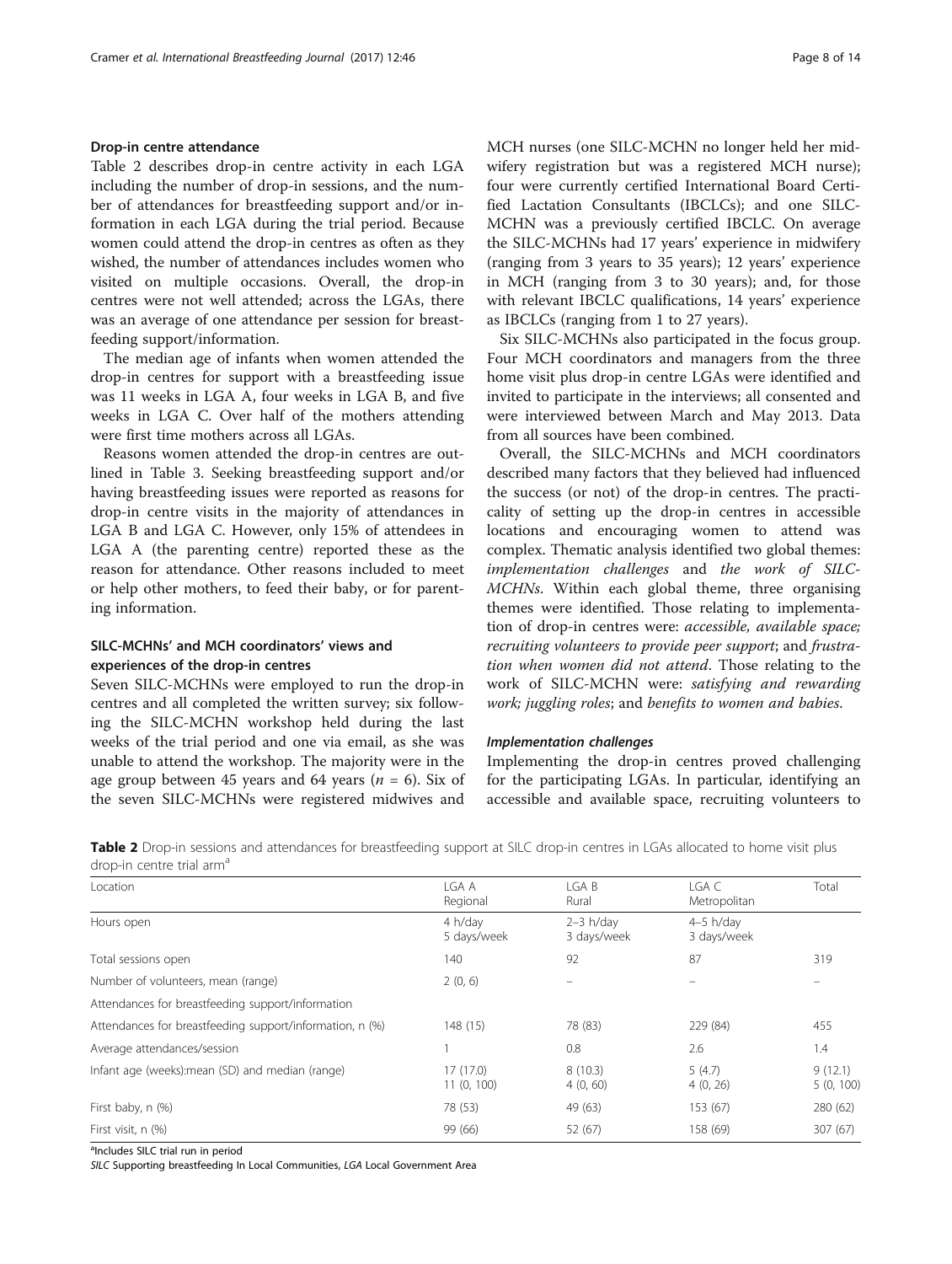|                                    | LGA A<br>$n = 1014$ |      | LGA B<br>$n = 94$ |               | LGA C<br>$n = 274$ |      | Total<br>$n = 1382$ |                |
|------------------------------------|---------------------|------|-------------------|---------------|--------------------|------|---------------------|----------------|
|                                    | n                   | $\%$ | n                 | $\frac{0}{0}$ | n                  | $\%$ | n                   | $\frac{0}{0}$  |
| Breastfeeding reasons              | 148                 | 15   | 78                | 83            | 229                | 84   | 455                 | 33             |
| Breastfeeding issue                | 106                 | 10   | 38                | 40            | 162                | 59   | 306                 | 22             |
| Breastfeeding support              | 126                 | 12   | 61                | 65            | 81                 | 30   | 268                 | 19             |
| Social support                     |                     |      |                   |               |                    |      |                     |                |
| Meet other mothers                 | 31                  | 3    | 9                 | 10            | 1                  | <1   | 41                  | 3              |
| Help other mothers                 | 19                  | 2    | 7                 | 7             | 1                  | <1   | 27                  | $\mathfrak{D}$ |
| Parenting                          |                     |      |                   |               |                    |      |                     |                |
| Feed my baby <sup>b</sup>          | 412                 | 41   | 5                 | 5             | 14                 | 5    | 431                 | 31             |
| Parenting information <sup>d</sup> | 129                 | 13   |                   |               |                    |      |                     |                |
| Other <sup>c</sup>                 | 590                 | 58   | 9                 | 10            | 26                 | 9    | 625                 | 45             |

<span id="page-8-0"></span>Table 3 Women's reasons for attending drop-in centres (data from drop-in centre log books)<sup>a</sup>

<sup>a</sup>Participants could indicate multiple options, so % could add to >100

**b**Included both breastfeeding and formula feeding

Reasons included using the facilities, weighing baby and having a rest <sup>d</sup>Only an available option for LGA A

LGA Local Government Area

provide peer support, and frustration when women did not attend were obstacles encountered by SILC-MCHNs and MCH coordinators when establishing the drop-in centres.

#### Accessible available space

Issues with drop-in centre location were raised by the SILC-MCHNs and MCH coordinators. This included the challenge of finding a suitable location. Two LGAs moved the location of their drop-in centre during the trial period; one moved due to poor attendance, the other changed the locations to be in a more public space.

"There were some logistical difficulties like finding a drop-in [space], finding a suitable building, arranging times." (Olivia, MCH coordinator)

"We had one originally . . . and our numbers were pretty poor . . . so then we moved it . . . [near public transport, and now] it's near a shopping centre where people are and the numbers were much better there." (Naomi, MCH coordinator)

"We started off with [drop-in centres] at some of the [MCH] centres but we quickly moved them into cafes because we thought that was sort of a more interesting way to have a go at it . . . " (Quinn, MCH coordinator)

### Recruiting volunteers to provide peer support

Another challenge highlighted in the SILC-MCHN focus groups and in the MCH coordinator interviews was the difficulty recruiting and maintaining a volunteer workforce to offer peer support in the drop-in centres. Only one LGA was able to recruit and maintain volunteer staff.

"Obtaining and retaining volunteers is really difficult." (Kate, focus group)

"We just got nowhere . . . we tried . . . we just couldn't get the volunteers. I don't know why. Maybe we didn't market it properly. [It] would have been great to have that second person." (Naomi, MCH coordinator)

## Frustration when women did not attend

Most of the SILC-MCHNs reported feelings of frustration, running drop-in centres with low attendance rates, and many had sessions where no women attended. The SILC-MCHNs felt their time might have been better used in other activities but they were obliged to remain at the drop-in centre.

"At times frustrated due to lack of clients / mothers. Very satisfied with outcomes when [mothers] did attend." (Tracy, SILC-MCHN survey)

"Very satisfied when women attended but found the drop-in sessions a bit frustrating when no one attended and you knew that you could be utilising that time doing home visits." (Amy, SILC-MCHN survey)

One of the MCH coordinators acknowledged the difficulties of low attendance, but described this as one of the challenges faced by many services in smaller, rural areas. She did not consider that this diminished the value of the service to the women who did access the drop-in centres.

"It's the same with offering any service in country areas, population density is a real issue in terms of cost because you might run a group in Melbourne and have eight or ten participants, but [country towns] only have two, but it's still as valuable to those two." (Quinn, MCH coordinator)

During the focus group discussion, the SILC-MCHNs who ran the drop-in centres offered several theories about why the drop-in centre attendances were lower than anticipated. Some believed that the women found it difficult to travel within the first few weeks and may have thought it was too difficult to go out with their new baby to seek breastfeeding support.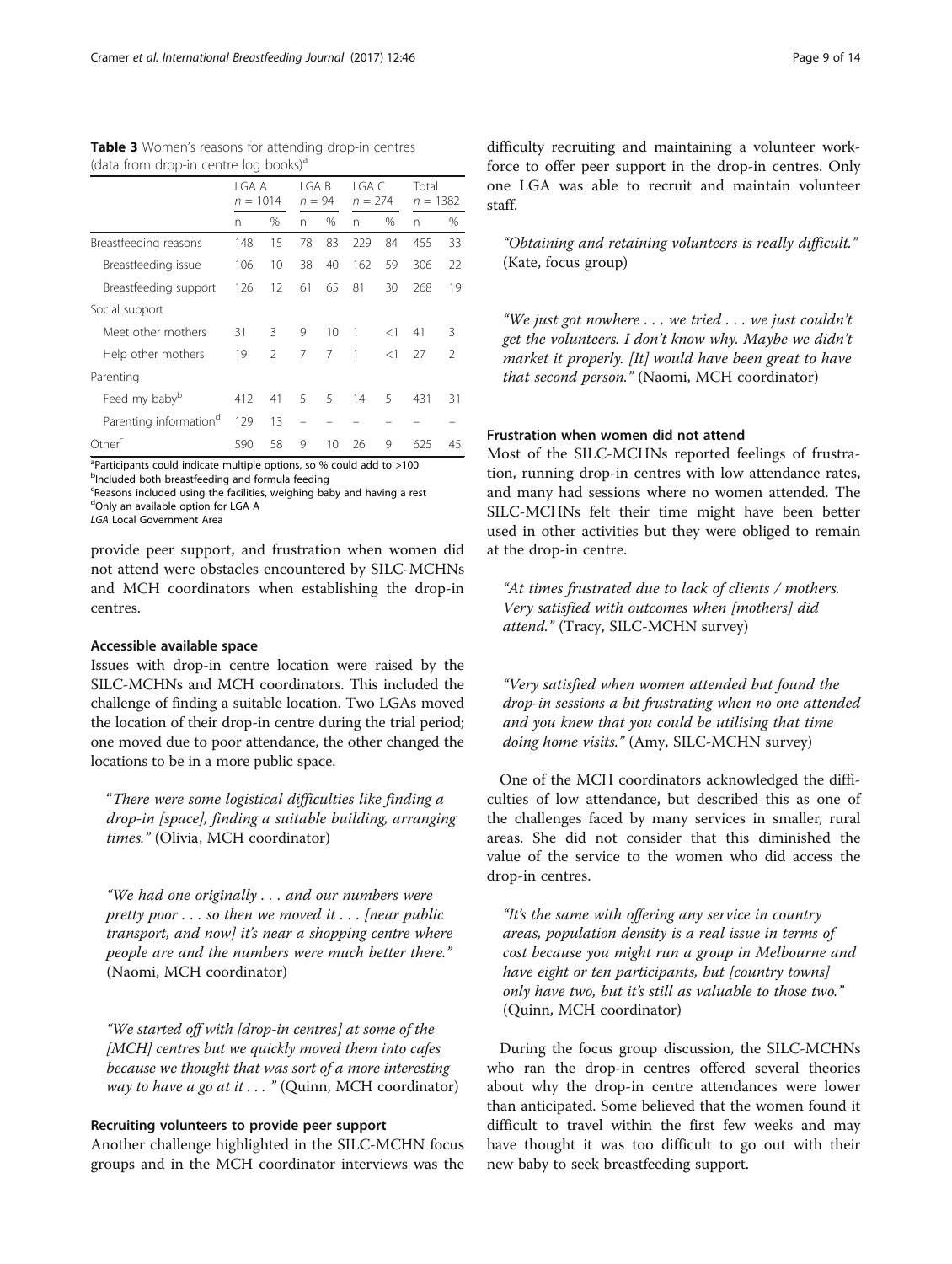"People didn't want to travel with a 7 day old baby  $\dots$ crying and screaming all day and you're tired and you don't want to go out." (Georgia, focus group)

Another reason SILC-MCHNs felt women may not have attended was a lack of privacy, particularly where the centres were established in a public space, which may have been confronting for new mothers seeking breastfeeding help and support. With the drop-in centre set up in the front window of a local café (as was the case in one LGA), the SILC-MCHNs considered that breastfeeding mothers may have felt very exposed, and consequently, they did not utilise the service. (The use of a cloth over the baby and the mother's breast in Fig. [3](#page-6-0) is an example of a mother's attempt for privacy in this setting.) This was also noted by an MCH coordinator, who felt a cultural shift was needed before women could fully embrace breastfeeding in public places in their small community.

"We ran [drop-in centres] in cafes and that really wasn't successful. I suspect that's quite a cultural change to be part of." (Quinn, MCH coordinator)

One LGA reported having a highly culturally and linguistically diverse population, which may have impacted on women's capacity to get out of the house to seek breastfeeding support.

"I think [part of the LGA] has a lot of non-English speaking [women] and they have a lot of cultural limitations as well. Not allowed to leave [the house] for 40 days and all that sort of stuff. Or no transportation because the husband's got the car and they can't get out . . . They're often isolated because their family members are [overseas] so they don't know how to . . . they're too scared to get out and mix too much." (Georgia, focus group)

The SILC-MCHNs in the focus groups reported encouraging women to come to drop-in centres for reasons other than breastfeeding help and support, in order to get the women to attend. A SILC-MCHN from one LGA reported encouraging women to use the SILC drop-in centre as a 'test run' for taking a newborn out in public. Another would encourage women to bring their newborn in to be weighed, as they felt women were concerned with infant weight and more likely to attend the drop-in centres if their baby would be weighed.

"[Women] would say "oh I'm not ready to go out [with my baby]" and I would say "well this is a really safe place with a spot there. How about using it as your trial run for going out for the first time?"" (Kate, focus group)

"You'd say "come back and get them weighed" rather than [focusing on] feeding ... because they were really worried about the weight they would come to the drop in [centre]." (Georgia, focus group)

### The work of SILC-MCHNs

SILC-MCHNs reported three main factors in relation to their work during the trial period: satisfying and rewarding work; juggling roles; and benefits to women, babies and the community. The SILC-MCHNs enjoyed the work they were doing to support breastfeeding mothers and their families, but some also encountered difficulties managing workloads for their different roles.

#### Satisfying and rewarding work

A strong theme that came through from the focus group discussion was the satisfaction the SILC-MCHNs felt in their work. They reported feeling satisfied when they were able to help a mother feed her baby or resolve other early parenting issues, although no specific examples were mentioned.

"[I] really enjoyed the role and would love to see it carried on." (Tracy, SILC-MCHN survey)

"[I] felt I did make a difference to how women felt about themselves and their baby - hopefully I helped to empower those few women I saw to try new ways of thinking about their feeding." (Whitney, SILC-MCHN survey)

#### Juggling roles

Six of the seven SILC-MCHNs involved in running the drop-in centres were also responsible for the provision of home visits as part of the SILC trial. This presented challenges in ensuring the SILC-MCHN could physically get to the drop-in centre in time to run the sessions. This was particularly difficult in the LGAs with larger geographical areas to cover and resulted in the SILC-MCHNs having to undertake complex planning around their schedules.

"Extremely challenging, depending geographically where you were going for the next visit . . . You had to be very organised and pre-plan the day before. I always knew geographically exactly where I was going the next day and had it worked out to the minute, pretty well." (Kate, focus group)

"[I] very often ate lunch in car on the way to the dropin session . . . because if I'm travelling from one end of the shire to the other it's an hour driving so I could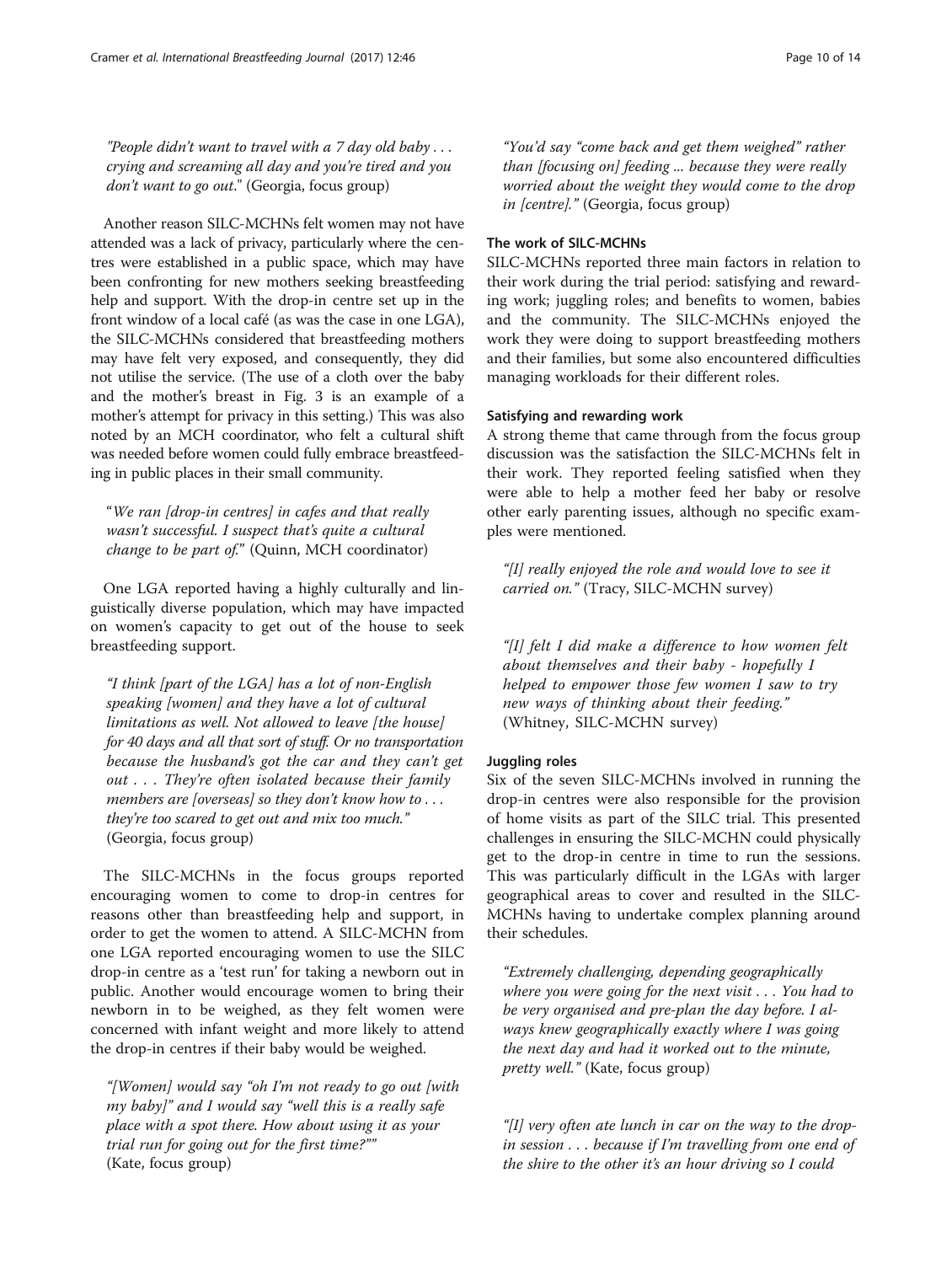have a home visit in [one town] and then have to be in [another town] for the drop-in sessions so that was quite challenging." (Frances, focus group)

This challenge was acknowledged by the MCH coordinators, who were responsible for managing the SILC-MCHN and the universal MCH services.

"It was difficult to schedule a staff member who's doing both home visiting and staffing a drop-in . . . It made her day a bit tight sometimes." (Olivia, MCH coordinator)

For example, one LGA introduced a strategy to alleviate the issue of the SILC-MCHN juggling roles. The SILC-MCHN ran the drop-in centre in the morning and allocated the afternoon for completing other duties. On Fridays, when the drop-in centre was open for five hours, the SILC-MCHN was rostered to facilitate the drop-in centre only, and was not allocated any additional duties, such as home visits or other routine MCHN workload.

#### Benefits to women, babies and the community

All the SILC-MCHNs were positive about the support they were able to provide when women did attend the drop-in centres. They also reported seeing the benefit of two or more mothers attending the drop-in centre at the same time so that they were able to talk to each other and compare experiences, and offer informal peer support.

"With other mums there the conversation flows. When you've got 2 or 3 [mothers] they're looking at other people that have similar concerns that they have." (Isobelle, focus group)

"I think a lot of what we do is to assist / facilitate women to network." (Benita, SILC-MCHN survey)

Another perceived benefit was that the community as a whole were able to be educated about breastfeeding through the availability of the drop-in centres. One LGA drop-in centre was located in a local cafe at lunchtime, so was very visible within the community, and the SILC-MCHN reported that this attracted questions and interest from those coming to the cafe during the busy lunchtime period.

"I had [the drop-in centre] at a café . . . I was usually up the front in the windows space in the lounge area I did have a lot of people [because] it is a busy cafe, so a lot of people would ask what I was doing there . . . [I]

had an elderly gentleman sit with me last week who thought he better move on before they got the wrong idea!" (Frances, focus group)

#### **Discussion**

The LGAs developed and ran very different models of breastfeeding drop-in centres during the SILC trial. Overall, attendance was low, with an average of only one attendee per session. A range of complex factors impacted on the establishment of the drop-in centres and also the attendance by women. Two global themes were identified: the implementation challenges, including themes of accessible, available space, recruiting volunteers to provide peer support, and frustration when women did not attend; and the work of SILC-MCHNs, including themes of satisfying and rewarding work; juggling roles; and benefits to women, babies and the community.

Attendance rates varied greatly between and within LGAs. LGA A experienced the greatest demand for drop-in centre services during the trial, though primarily for parenting support, not specifically for breastfeeding. LGA C's attendance rates varied greatly between their three drop-in centres, highlighting the importance of location and opening hours to the success of the service. A number of other studies of breastfeeding drop-in centres and drop-in centres established for health promotion and social support activities have also reported on these issues [[16](#page-12-0)–[18](#page-12-0), [24](#page-12-0), [26, 29, 30,](#page-12-0) [45\]](#page-13-0), i.e. the importance of the location being easily accessible [[18, 24](#page-12-0), [30](#page-12-0)], and that the hours suit the target population, as opposed to what is convenient for the staff running the service [[16, 17, 24, 26](#page-12-0), [29](#page-12-0)].

Another possible reason for the lack of attendance may be that women are increasingly seeking parenting support [\[46\]](#page-13-0) and, by extension, infant feeding support from social networking sites. They are no longer required to leave their home to access support and advice, which can now be accessed from their smartphone, tablet or computer [\[46\]](#page-13-0). As women perceive this online activity as providing valuable support [[47, 48\]](#page-13-0), they may be satisfied to engage with their online communities and not feel the need to attend services like drop-in centres. Further investigation of women's experiences of breastfeeding support during the SILC trial, including the sources of breastfeeding advice and support, will be presented in a future publication [\[49](#page-13-0)].

One of the drop-in centres from LGA B was held in the front window of the local cafe during lunchtime. It was located in a small, country town and was very visible. Given some women's reluctance to breastfeed in public [\[50](#page-13-0)–[52\]](#page-13-0), it is possible this public location may have made women feel uncomfortable seeking breastfeeding advice and support in such a visible space.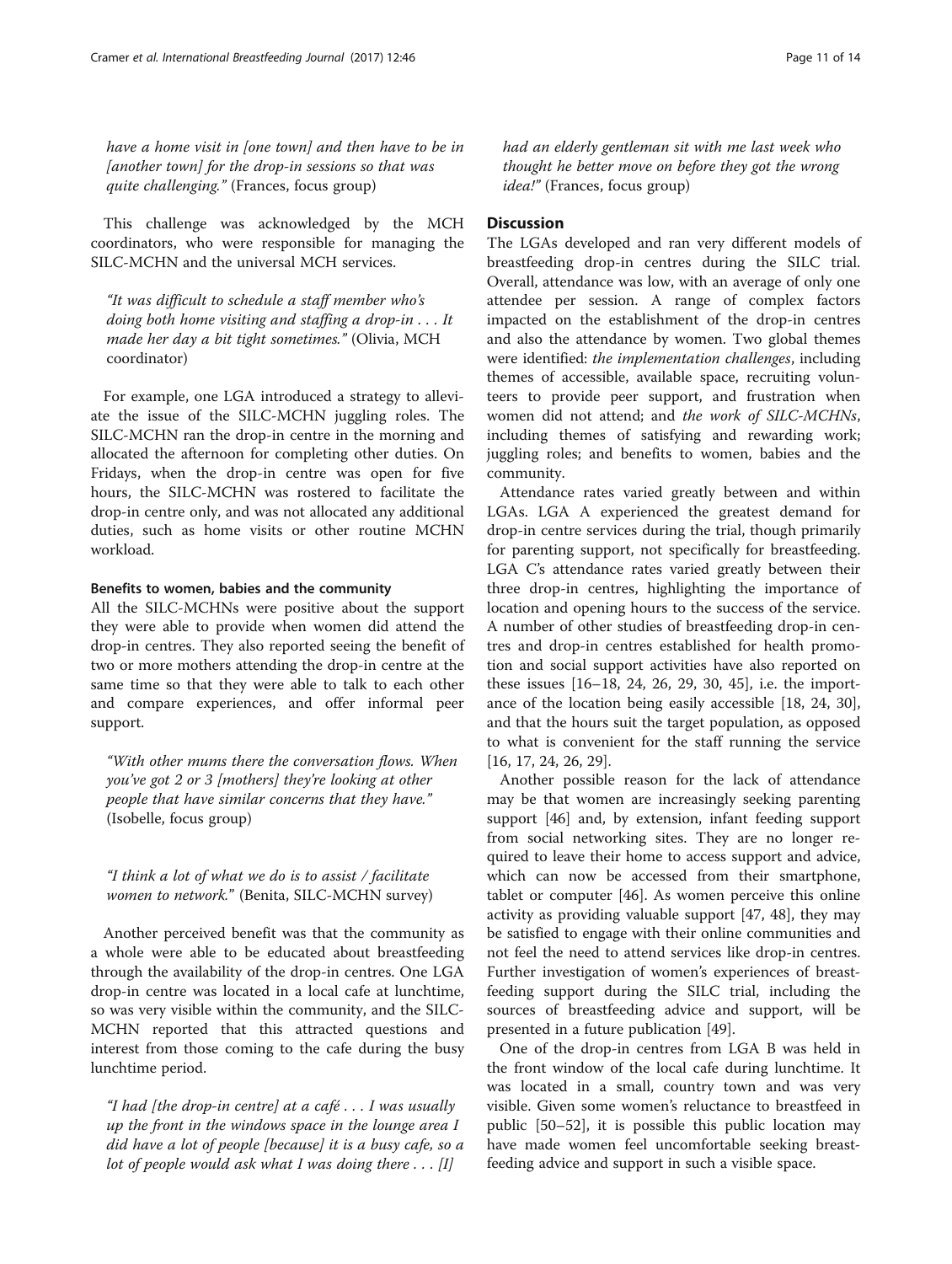Due to funding-related time constraints, the drop-in centres in this study were open for nine months in terms of trial data collection, with an additional two months for the set up and run-in period. It is possible that there may have been greater attendance if the services had been able to have a longer run-in period, allowing time for them to become more established within the community. Other studies have reported that ongoing adaptability of drop-in centres and the ability to engage and partner with, and adapt to the needs of, the target population may contribute to the overall success of a service [[24, 25\]](#page-12-0). It has also been reported that establishing dropin centres takes significant time [[25, 26](#page-12-0), [30, 32](#page-12-0)]. Since the completion of the SILC trial, two of the three SILC LGAs are continuing to offer breastfeeding drop-in centres, with an increase in attendance numbers (MCH and Immunisation Clinical Coordinator: LGA A, personal communication, 8 November 2016; Team Leader MCH: LGA C, personal communication, 15 November 2016). A representative from one LGA reports the breastfeeding drop-in centres are now considered an integral part of the care provided to women and there are plans to extend the services to four days per week (MCH coordinator: LGA C, personal communication, 8 November 2016).

#### Strengths and limitations

This study explored the SILC-MCHNs' and MCH coordinators' views and experiences of implementing the SILC drop-in centres. The use of multiple data sources provided an opportunity to explore what was successful and what challenges were faced from each viewpoint, enabling a multi-level evaluation of the services. All MCH coordinators from the drop-in centre LGAs were interviewed and all SILC-MCHNs employed on this trial completed the written survey to give their experiences and feedback. All but one SILC-MCHN also participated in the focus group discussion. The high participation rate in key evaluation activities allows a complete picture of the intervention to be ascertained and strengthens the validity of the results of this evaluation.

The SILC-MCHNs employed in SILC were selfselected, motivated and dedicated to promoting and supporting breastfeeding for their communities, and all had undertaken additional training and breastfeeding education. These results reflect the SILC-MCHN views and experiences and may not be generalisable to all MCHNs, as there are likely to be differing views about the importance of breastfeeding and how best to support new mothers with infant feeding.

#### Conclusion

This study explored the implementation of communitybased breastfeeding drop-in centres and evaluated the service from the views and experiences of the SILC- MCHNs employed to run them, and from the MCH coordinators tasked with overseeing the drop-in centres from a management perspective. Overall, the SILC-MCHNs enjoyed the work they were doing supporting breastfeeding and felt they could make a difference for women and families, but attendance was low, and getting women to attend proved difficult. It is possible that running the drop-in centres for a longer period of time may have improved attendance rates, as the centres became more integrated into, and accepted by, the community. Further research is needed to determine if community-based drop-in centres are effective in supporting women to breastfeed in populations where breastfeeding rates are low.

#### Acknowledgements

We gratefully acknowledge the Department of Education and Early Childhood Development, Victoria, Australia for funding SILC. We thank Dr. Heather McKay for her contribution to trial co-ordination (maternity leave replacement July 2012-March 2013), Ms. Anita Moorhead for her assistance with SILC-MCHN training, and Dr. Lyndsey Watson for her input into the statistical aspects of the SILC RCT. Thank-you to the women who assisted in piloting the initial documentation, the SILC-MCHNs, the municipality MCH teams, IT staff in all SILC LGAs who facilitated data collection and the women who responded to the SILC survey. We also thank members of the SILC Advisory Group and the Municipal Association of Victoria for their input and advice.

#### Funding

This study was funded by the Department of Education and Early Childhood Development, Victoria, Australia. The funders had no role in interpretation of data, or writing of the manuscript, and the views expressed in the manuscript are those of the authors and do not reflect the views of the funders.

#### Availability of data and materials

The ethics approval obtained for this study does not permit data collected in the study to be made available to anyone except the named investigators.

#### Authors' contributions

The study was conceived by HLM, DAF, RS and LHA. The study was designed in collaboration with all authors. RLC, HLM, DAF and TS constructed and pilot-tested the focus group schedules, SILC-MCHN survey and the semi-structured interview questions. All authors reviewed and approved the final focus group schedules, SILC-MCHN survey and the semi-structured interview questions. MC, TS and RLC collected and entered all data into the databases. RLC transcribed verbatim the digital audio files from the focus groups and interviews. RLC shared the main responsibility for statistical analyses with DAF and TS. Qualitative data analysis was undertaken independently by RLC and HLM. RLC drafted the manuscript with HLM, DAF and TS. All authors read and approved the final manuscript.

#### Ethics approval and consent to participate

The SILC trial received ethics approval from the Department of Education and Early Childhood Development (DEECD) (project number 2011\_001305) and La Trobe University Human Ethics (project number 11–068) Committees.

#### Consent for publication

Written consent was obtained from all participants in this study, including explicit consent for publication of images included in this manuscript.

#### Competing interests

The authors declare they have no competing interests.

#### Publisher's Note

Springer Nature remains neutral with regard to jurisdictional claims in published maps and institutional affiliations.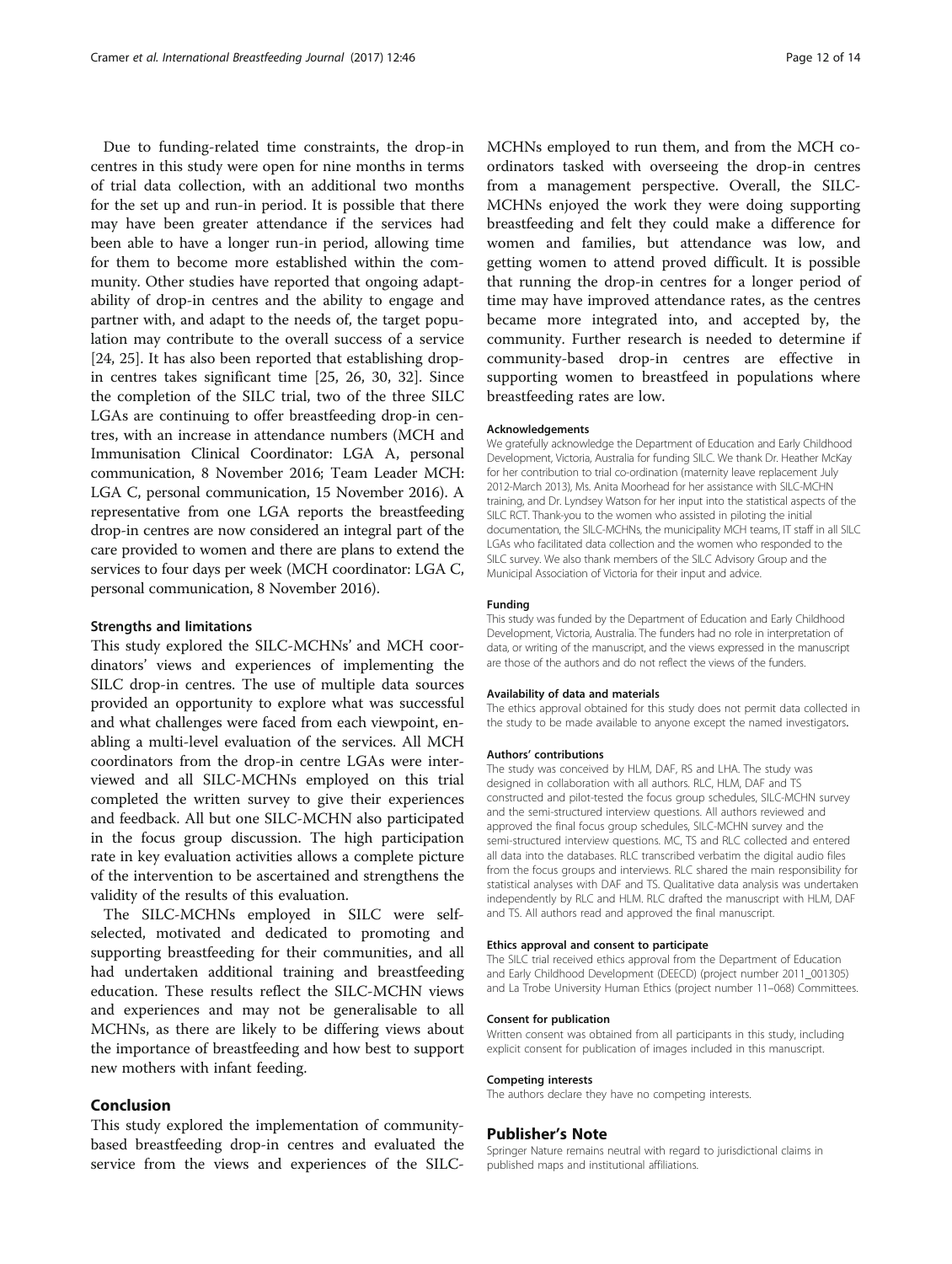#### <span id="page-12-0"></span>Author details

<sup>1</sup>Judith Lumley Centre (formerly Mother and Child Health Research), La Trobe University, 215 Franklin St, Melbourne, VIC 3000, Australia. <sup>2</sup>School of Nursing, Midwifery and Healthcare, Federation University Australia, University Drive, Mount Helen, Ballarat, VIC 3350, Australia. <sup>3</sup>School of Nursing & Midwifery, La Trobe University, Bundoora, VIC 3086, Australia. <sup>4</sup>Department of Women's and Children's Health, Karolinska Institutet, Retzius väg 13A, Stockholm, Sweden. <sup>5</sup>The Royal Women's Hospital, Cnr Grattan St and Flemington Rd, Parkville, VIC 3052, Australia.

#### Received: 17 July 2017 Accepted: 17 October 2017 Published online: 13 November 2017

#### References

- 1. Australian Institute of Health and Welfare (AIHW). 2011. 2010 Australian National Infant Feeding Survey: Indicator Results. Cat. no. PHE 156. Canberra: AIHW.<http://www.aihw.gov.au/publication-detail/?id=10737420927>. Accessed 1 Feb 2017.
- 2. Amir LH, Donath SM. Socioeconomic status and rates of breastfeeding in Australia: evidence from three recent national health surveys. Medical Journal of Australia. 2008;189(5):254–6.
- 3. Victorian Government Department of Education and Training (DET). 2015. Maternal and Child Health Services Annual Report (North-Western Victoria Region) 2014–2015, DET. [http://www.education.vic.gov.au/Documents/childhood/](http://www.education.vic.gov.au/Documents/childhood/providers/support/2014-15%20North%20Western%20Victoria%20Region.pdf) [providers/support/2014-15%20North%20Western%20Victoria%20Region.pdf.](http://www.education.vic.gov.au/Documents/childhood/providers/support/2014-15%20North%20Western%20Victoria%20Region.pdf) Accessed 1 Feb 2017.
- 4. Victorian Government Department of Education and Training (DET). 2015. Maternal and Child Health Services Annual Report (South-Eastern Victoria Region) 2014–2015, DET. [http://www.education.vic.gov.au/Documents/childhood/](http://www.education.vic.gov.au/Documents/childhood/providers/support/2014-15%20South%20Eastern%20Victoria%20Region.pdf) [providers/support/2014-15%20South%20Eastern%20Victoria%20Region.pdf](http://www.education.vic.gov.au/Documents/childhood/providers/support/2014-15%20South%20Eastern%20Victoria%20Region.pdf). Accessed 1 Feb 2017.
- 5. McLachlan HL, Forster DA, Amir LH, Small R, Cullinane M, Watson LF, et al. Supporting breastfeeding In Local Communities (SILC): protocol for a cluster randomised controlled trial. BMC Pregnancy and Childbirth. 2014;14:346.
- 6. McLachlan HL, Forster DA, Amir LH, Cullinane M, Shafiei T, Watson LF, et al. Supporting breastfeeding In Local Communities (SILC) in Victoria, Australia: a cluster randomised controlled trial. BMJ Open. 2016;6(2):e008292.
- 7. Ridgway L, Cramer RL, McLachlan HL, Forster DA, Cullinane M, Shafiei T, et al. Breastfeeding support in the early postpartum: Content of home visits in the SILC trial. Birth. 2016;43(4):303–12.
- Amir LH, Forster DA, McLachlan HL, Moorhead AM, Chamberlain CR, McKay HJ. Breastfeeding in Victoria: A Report. Mother & Child Health Research, La Trobe University. 2010. [http://www.education.vic.gov.au/Documents/](http://www.education.vic.gov.au/Documents/childhood/professionals/health/breastfeedvic.pdf) [childhood/professionals/health/breastfeedvic.pdf.](http://www.education.vic.gov.au/Documents/childhood/professionals/health/breastfeedvic.pdf) Accessed 1 Feb 2017.
- 9. Oakley LL, Henderson J, Redshaw M, Quigley MA. The role of support and other factors in early breastfeeding cessation: an analysis of data from a maternity survey in England. BMC Pregnancy and Childbirth. 2014;14:88.
- 10. Schmied V, Beake S, Sheehan A, McCourt C, Dykes F. Women's perceptions and experiences of breastfeeding support: A metasynthesis. Birth. 2011;38(1):49–60.
- 11. Sudfeld CR, Fawzi WW, Lahariya C. Peer support and exclusive breastfeeding duration in low and middle-income countries: a systematic review and meta-analysis. PLoS ONE. 2012;7(9):e45143.
- 12. Kaunonen M, Hannula L, Tarkka MT. A systematic review of peer support interventions for breastfeeding. Journal of Clinical Nursing. 2012;21(13–14):1943–54.
- 13. Jolly K, Ingram L, Khan KS, Deeks JJ, Freemantle N, MacArthur C. Systematic review of peer support for breastfeeding continuation: metaregression analysis of the effect of setting, intensity, and timing. BMJ. 2012;344:d8287.
- 14. Berridge K, McFadden K, Abayomi J, Topping J. Views of breastfeeding difficulties among drop-in-clinic attendees. Maternal & Child Nutrition. 2005;1(4):250–62.
- 15. Adams C, Berger R, Conning P, Cruikshank L, Doré K. Breastfeeding trends at a community breastfeeding center: an evaluative survey. Journal of Obstetric, Gynecologic & Neonatal Nursing. 2001;30(4):392–400.
- 16. Caddy R. The Reading breastfeeding drop-in centre. The Practising Midwife. 2002;5(10):18–22.
- 17. Pastore MT, Nelson A. A breastfeeding drop-in center survey evaluation. Journal of Human Lactation. 1997;13(4):291–8.
- 18. Stefiuk W, Green KL, Turnell R, Smith B. Process evaluation of the Saskatoon breastfeeding center. Journal of Human Lactation. 2002;18(1):29–37.
- 19. Fox R, McMullen S, Newburn M. UK women's experiences of breastfeeding and additional breastfeeding support: a qualitative study of Baby Café services. BMC Pregnancy and Childbirth. 2015;15:147.
- 20. Price L. Can early breastfeeding support increase the 6–8 week breastfeeding prevalence rate? Community Practitioner. 2014;87(5):30–3.
- 21. Carswell A. Birthways Lactation Services: A model for breastfeeding support. Journal of Obstetric, Gynecologic, & Neonatal Nursing. 2012. 41(s1):S36-S36.
- 22. Forster D, McLachlan H, Lumley J. Factors associated with continuing to feed any breast milk at six months postpartum in a group of Australian women. International Breastfeeding Journal. 2006;1:18.
- 23. Avery A, Zimmermann K, Underwood PW, Magnus JH. Confident commitment is a key factor for sustained breastfeeding. Birth. 2009;36(2):141–8.
- 24. Carr S, Goldberg DJ, Elliott L, Green S, Mackie C, Gruer L. In practice. A primary health care service for Glasgow street sex workers: 6 years experience of the "Drop-in Centre", 1989–1994. AIDS Care. 1996;8(4): 489–97.
- 25. Mansey J. Setting up a nurse-led contraceptive clinic for young parents. Nursing Times. 2009;105(11):12–4.
- 26. Ingram J, Salmon D. 'No worries!': Young people's experiences of nurse-led drop-in sexual health services in South West England. Journal of Research in Nursing. 2007;12(4):305–15.
- 27. Kain K. Successful introduction of a community-based HIV service. Primary Health Care. 2009;19(7):22–4.
- 28. Souza R, Porten K, Nicholas S, Grais R. Outcomes for street children and youth under multidisciplinary care in a drop-in centre in Tegucigalpa. Honduras. International Journal of Social Psychiatry. 2011;57(6):619–26.
- 29. Magee C, Huriaux E. Ladies' night: Evaluating a drop-in programme for homeless and marginally housed women in San Francisco's mission district. International Journal of Drug Policy. 2007;19(2):113–21.
- 30. Richardson-Todd B. Setting up a nurse-run young person's drop-in clinic. Nursing Standard. 2003;17(47):38–41.
- 31. Ingram J, Salmon D. Young people's use and views of a school-based sexual health drop-in service in areas of high deprivation. Health Education Journal. 2010;69:227–35.
- 32. Osborne N. Children's voices: Evaluation of a school drop-in health clinic. Community Practitioner. 2000;73(3):516–8.
- 33. Wagget J, Robinson H. Health drop-in for young asylum seekers. Practice Nurse. 2006;31(1):15–7.
- 34. Clinton D, Almlöf L, Lindström S, Manneberg M, Vestin L. Drop-in access to specialist services for eating disorders: A qualitative study of patient experiences. Eating Disorders. 2014;22(4):279–91.
- 35. Robson D, Cole F, Jalasi S, Boojharut B, Smith S, Thompson S, et al. Smoking cessation and serious mental illness: a service evaluation of a drop-in stop smoking clinic on an acute in-patient unit. Journal of Clinical Nursing. 2013;22(3/4):405–13.
- 36. Bauld L, Ferguson J, McEwen A, Hiscock R. Evaluation of a drop-in rollinggroup model of support to stop smoking. Addiction. 2012;107(9):1687–95.
- 37. Zhang L, Chen X, Zheng J, Zhao J, Jing J, Zhang J, et al. Ability to access community-based needle-syringe programs and injecting behaviors among drug users: a cross-sectional study in Hunan Province. China. Harm Reduction Journal. 2013;10:8–13.
- 38. Consultative Council on Obstetric and Paediatric Mortality and Morbidity 2014, 2010 and 2011, Victoria's Mother's and Babies: Victoria's Maternal, Perinatal, Child and Adolescent Mortality. State Government of Victoria: Melbourne. [https://www2.health.vic.gov.au/about/publications/](https://www2.health.vic.gov.au/about/publications/researchandreports/Victorias%20Mothers%20and%20Babies%20Victorias%20Maternal%20Perinatal%20Child%20and%20Adolescent%20Mortality%2020102011) [researchandreports/Victorias%20Mothers%20and%20Babies%20Victorias%](https://www2.health.vic.gov.au/about/publications/researchandreports/Victorias%20Mothers%20and%20Babies%20Victorias%20Maternal%20Perinatal%20Child%20and%20Adolescent%20Mortality%2020102011) [20Maternal%20Perinatal%20Child%20and%20Adolescent%20Mortality%](https://www2.health.vic.gov.au/about/publications/researchandreports/Victorias%20Mothers%20and%20Babies%20Victorias%20Maternal%20Perinatal%20Child%20and%20Adolescent%20Mortality%2020102011) [2020102011.](https://www2.health.vic.gov.au/about/publications/researchandreports/Victorias%20Mothers%20and%20Babies%20Victorias%20Maternal%20Perinatal%20Child%20and%20Adolescent%20Mortality%2020102011) Accessed 1 Feb 2017.
- 39. State Government of Victoria: Department of Education and Training. Maternal and Child Health Service. [http://www.education.vic.gov.au/childhood/](http://www.education.vic.gov.au/childhood/professionals/health/Pages/maternalchildhealth.aspx) [professionals/health/Pages/maternalchildhealth.aspx.](http://www.education.vic.gov.au/childhood/professionals/health/Pages/maternalchildhealth.aspx) Accessed 1 Feb 2017.
- 40. Fox R, Mcmullen S. Report on Baby Café Services during 2014. The National Childbirth Trust. 2015. [http://www.thebabycafe.org/set-up-a-baby-cafe/129](http://www.thebabycafe.org/set-up-a-baby-cafe/129-annual-reports.html) [annual-reports.html](http://www.thebabycafe.org/set-up-a-baby-cafe/129-annual-reports.html). Accessed 1 Feb 2017.
- 41. Attride-Stirling J. Thematic networks: an analytic tool for qualitative research. Qualitative Research. 2001;1(3):385–405.
- 42. Green J, Thorogood N. Chapter 8: Beginning data analysis. In: Qualitative Methods for Health Research. 3rd ed. London: Sage Publications; 2014. p. 203–32.